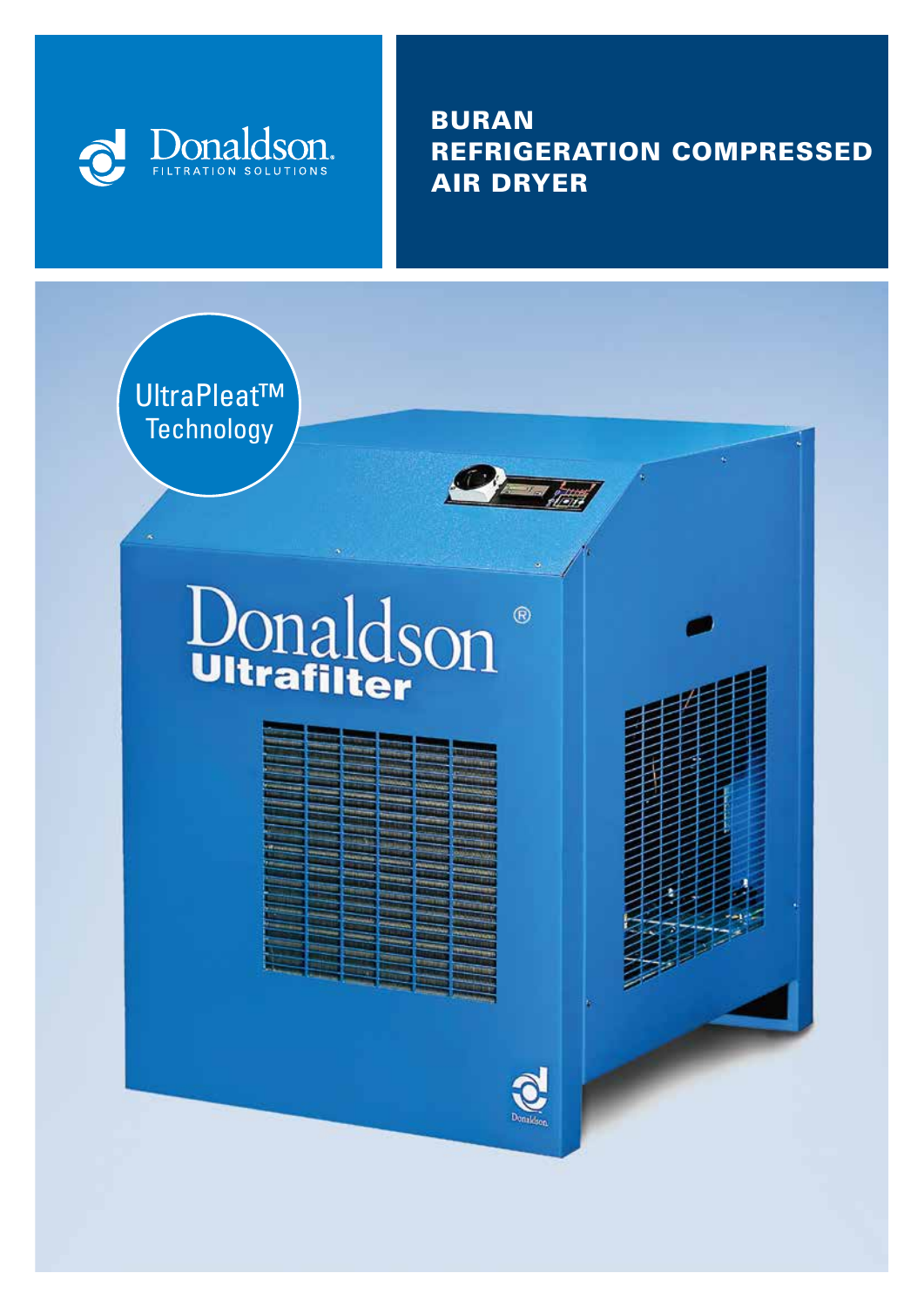# **Plug & Play Design**

#### Why is Compressed Air processed?

Compressed air is an indispensable source of operating and processing power in all areas of industrial and technical production. The compressed air is generated by raising the pressure of large volumes of ambient air. Usually this air contains harmful substances, such as dirt particles and moisture in the form of water vapour. The water vapour condenses and can lead to operational breakdowns and considerable but avoidable costs. To prevent production downtimes compressed air must be clean, dry and oil-free.



### Buran Refrigeration Compressed Air Dryers

The refrigeration compressed air dryers of the Buran range, dry the air to prevent condensation and corrosion damage. The dryers in a robust metal housing are equipped with an integrated pre- and post filter inclusive electronic level controlled condensate drain and a dewpoint indicator. The aluminium heat exchanger includes three functions in one: air-to-air heat exchanger, refrigerant-to-air heat exchanger and electronic level controlled condensate drain. Hereby an especially compact design is achieved.

#### How the Buran functions

The compressed air is being fed into the dryer and being pre-cooled in the air-to-air heat exchanger by the outgoing cold compressed air. The pre-cooled air then passes through the refrigerant-to-air heat exchanger where it is being further cooled down to the required pressure dewpoint. The moisture in the compressed air condenses out and gathers and discharges automatically. Finally, the cold discharged air is being reheated by the incoming compressed air. This saves energy and prevents any moisture forming beyond the dryer in the compressed air system. The cooling capacity of the refrigeration cycle is being controlled by a hot gas bypass, which will assure secure functioning even during partial loading.



The main feature of the Buran refrigeration compressed air dryer is the aluminium heat exchanger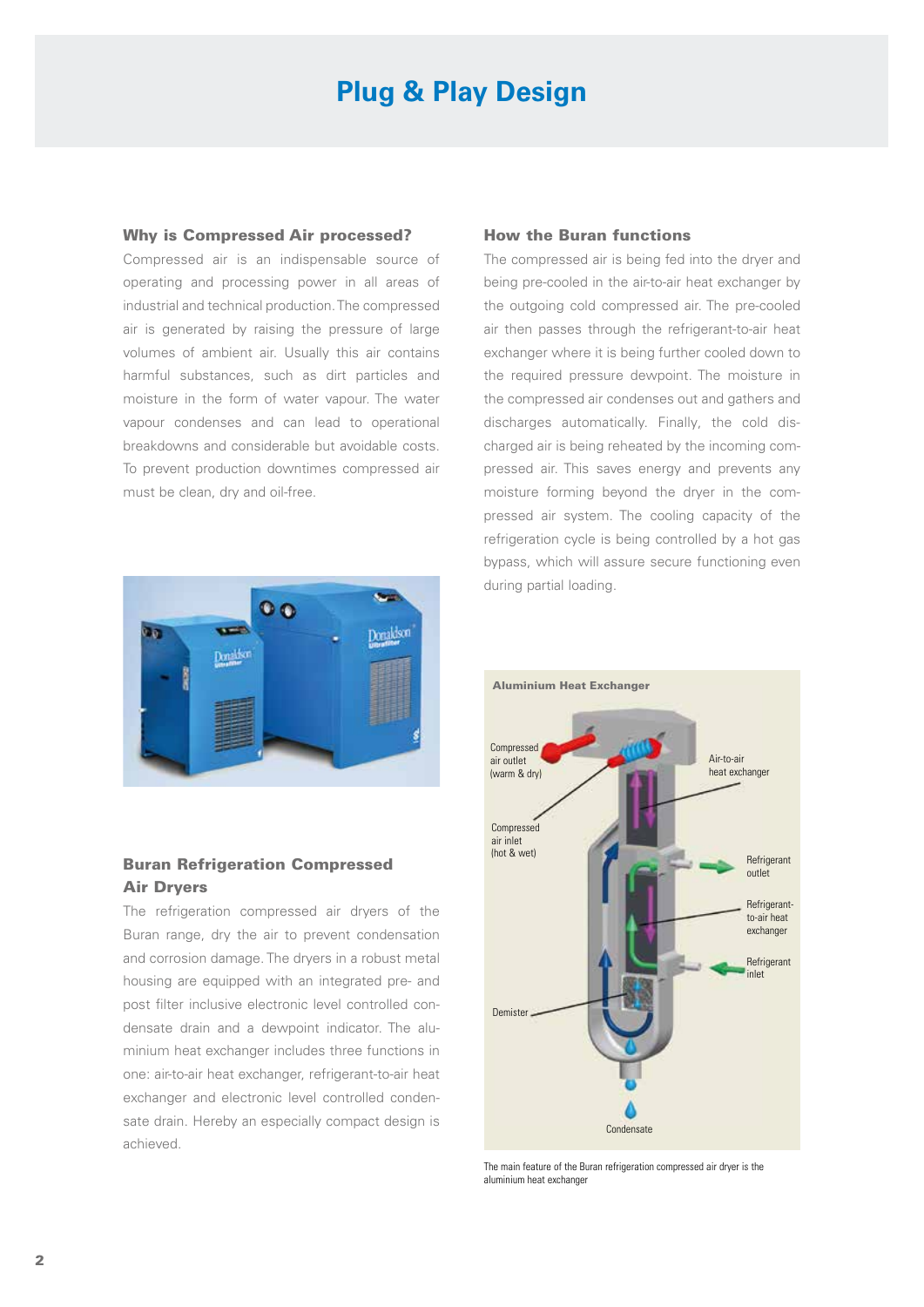## **Low Pressure Losses**

#### Efficient and Economical

The efficiency of the outmost compact and space saving design is shown by the significant reduction of the differential pressure. Only a 400 mbar lower differential pressure with regard to 8,000 operating hours at a flow rate of 850 m<sup>3</sup>/h will already save 2,300 Euro per year (7 bar mains pressure, 90 kW of installed capacity, 8 Eurocent/kWh). This example shows that an investment into the optimization of the compressed air system amortises itself within a short time.





The display shows all relevant information

### Easy Handling

The robust Buran refrigeration compressed air dryers stand out due to the easy handling and ease of maintenance:

- Space saving design, easy installation. No additional pipe installation of pre- and post-filter required.\*
- All connections are accessible from one side (compressed air in- and outlet, electrical connection, condensate drain and inspection drain control)
- Good accessibility of the main components
- Reduced maintenance effort
- \*(Buran AB series)



An easy installation is guaranteed with all connections being located on one side

#### Clear, easily visible Control Display

The user-friendly control panel allows for the monitoring of the operating status at a glance:

- The dewpoint is clearly displayed with a 10 point LED indicator
- Easy LED-Display for the operating mode, an alarm and the function of the fan
- Adjustable dewpoint alarm
- Service display informs automatically about the forthcoming filter replacement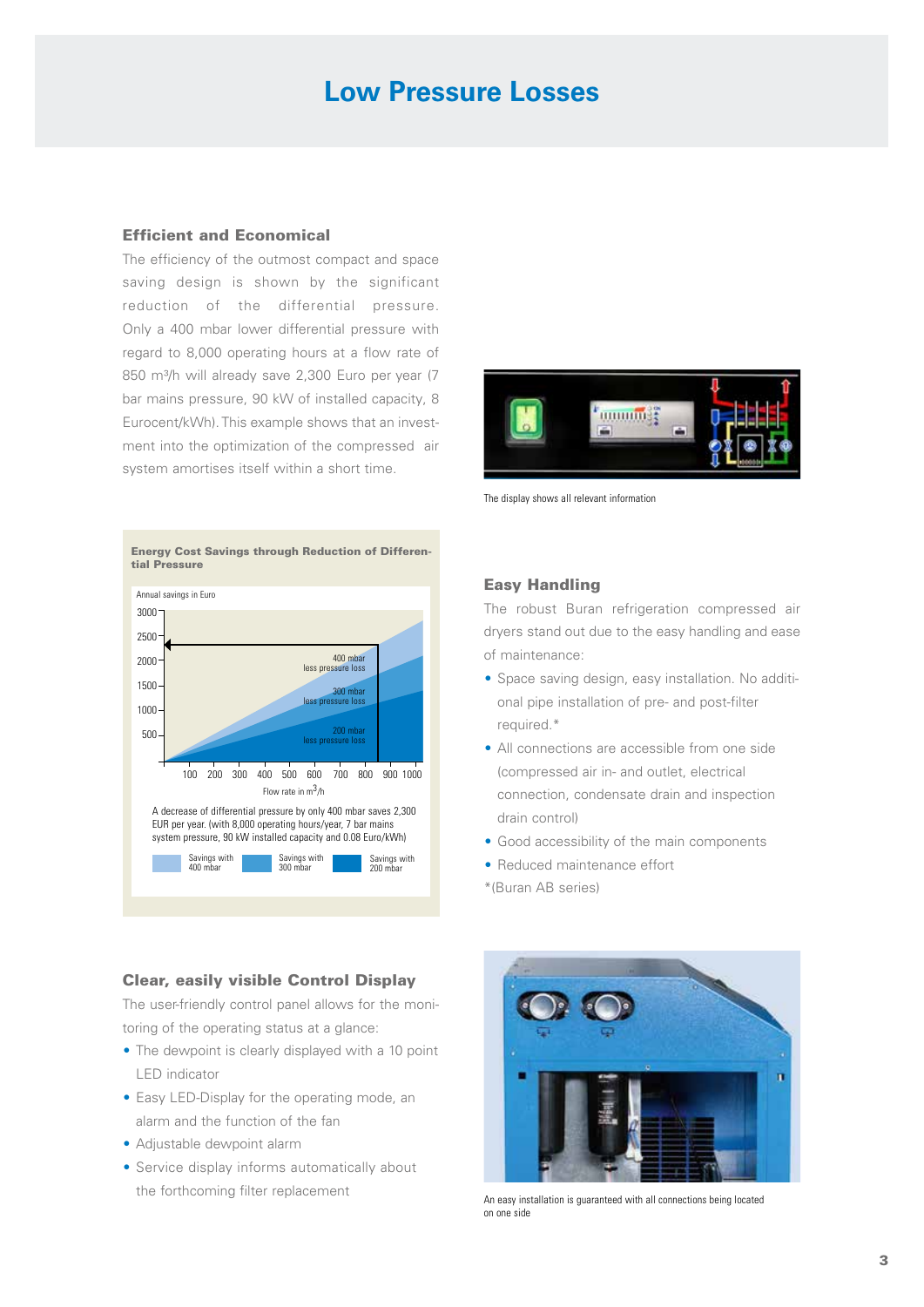# **Technical Data**

#### Buran AB series with integrated pre- and post-filters

| Type              | Volume flow     |            | pressure | Differencial Power supply | Power      | Cooling air<br>consumption requirement | connection                      | Weight          | <b>Dimensions</b><br>mm - |      |     |
|-------------------|-----------------|------------|----------|---------------------------|------------|----------------------------------------|---------------------------------|-----------------|---------------------------|------|-----|
|                   | $m^3/h$         | $m^3/m$ in | bar      | V/Ph/Hz                   | kW (50 Hz) | $m^3/h$                                | BSP                             |                 |                           |      |     |
| DC 0020 AB        | 20 <sup>°</sup> | 0,33       | 0,04     | $230/1 - 50 - 60$         | 0,14       | 200                                    | $G \frac{3}{4}$ "               | 30 <sup>°</sup> | 455                       | 645  | 410 |
| DC 0035 AB        | 35              | 0,58       | 0,04     | $230/1 - 50 - 60$         | 0,17       | 200                                    | $G \frac{3}{4}$ "               | 31              | 455                       | 645  | 410 |
| <b>DC 0050 AB</b> | 50              | 0,83       | 0,10     | $230/1 - 50 - 60$         | 0,19       | 300                                    | $G \frac{3}{4}$ "               | 33 <sup>2</sup> | 455                       | 645  | 410 |
| <b>DC 0065 AB</b> | 65              | 1,08       | 0,13     | $230/1 - 50 - 60$         | 0,24       | 300                                    | $G_3/4''$                       | 36 <sup>2</sup> | 455                       | 645  | 410 |
| DC 0085 AB        | 85              | 1,42       | 0,14     | $230/1 - 50 - 60$         | 0,28       | 300                                    | $G \frac{3}{4}$ "               | 37              | 455                       | 645  | 410 |
| <b>DC 0105 AB</b> | 105             | 1,75       | 0,28     | $230/1 - 50 - 60$         | 0,28       | 300                                    | $G \frac{3}{4}$ "               | 37              | 455                       | 645  | 410 |
| DC 0125 AB        | 125             | 2,08       | 0,39     | $230/1 - 50$              | 0,45       | 300                                    | $G \frac{3}{4}$ "               | 38              | 455                       | 645  | 410 |
| <b>DC 0150 AB</b> | 150             | 2,50       | 0,15     | $230/1 - 50$              | 0,47       | 300                                    | G 1 <sup>1</sup> / <sub>2</sub> | 63              | 600                       | 870  | 590 |
| <b>DC 0180 AB</b> | 180             | 3,00       | 0,12     | $230/1 - 50$              | 0,68       | 380                                    | G 1 <sup>1</sup>                | 65              | 600                       | 870  | 590 |
| <b>DC 0225 AB</b> | 225             | 3,75       | 0,18     | $230/1 - 50$              | 0,76       | 380                                    | G 1 <sup>1</sup> / <sub>2</sub> | 76              | 600                       | 870  | 590 |
| DC 0300 AB        | 300             | 5,00       | 0,36     | $230/1 - 50$              | 0,71       | 450                                    | $G_1 \frac{1}{2}$               | 76              | 600                       | 870  | 590 |
| DC 0360 AB        | 360             | 6.00       | 0,49     | $230/1 - 50$              | 0,89       | 450                                    | G 1 <sup>1</sup> / <sub>2</sub> | 76              | 600                       | 870  | 590 |
| <b>DC 0450 AB</b> | 450             | 7,50       | 0,11     | $230/1 - 50$              | 0,91       | 450                                    | G 2"                            | 143             | 800                       | 1055 | 920 |
| <b>DC 0550 AB</b> | 550             | 9,17       | 0,15     | $230/1 - 50$              | 1,11       | 1900                                   | G 2"                            | 152             | 800                       | 1055 | 920 |
| DC 0650 AB        | 650             | 10,83      | 0,32     | $230/1 - 50$              | 1,40       | 1900                                   | G 2"                            | 159             | 800                       | 1055 | 920 |
| <b>DC 0750 AB</b> | 750             | 12,50      | 0,25     | $230/1 - 50$              | 1,34       | 2200                                   | G 2"                            | 175             | 800                       | 1055 | 920 |
| <b>DC 0850 AB</b> | 850             | 14,17      | 0,33     | $230/1 - 50$              | 1,70       | 3300                                   | G 2"                            | 192             | 800                       | 1055 | 920 |

**Buran AES series with energy-saving mode, without integrated filers** A

DC 0550 AES\* 550 9,17 0,16 230/1~/50 1,11 1900 G 2" 122 645 1055 920 DC 0650 AES\* 650 10,83 0,23 230/1~/50 1,40 1900 G 2" 123 645 1055 920 DC 0750 AES\* 750 12,50 0,08 230/1~/50 1,34 2500 G 2" 150 645 1055 920 DC 0850 AES\* 850 14,17 0,10 230/1~/50 1,70 3300 G 2" 160 645 1055 920 DC 1000 AES\* 1000 16,67 0,13 230/1~/50 1,85 3300 G 2" 170 645 1055 920 DC 1175 AES\* 1175 19,58 0,18 400/3~/50 2,33 3300 G 2" 180 645 1055 920 N.4x 10

\*also available in water cooled version (without energy-saving mode, without integrated filters). Dimensions & connections differ from AES-Version.





Buran DC 0020 AB - DC 0850 AB

Buran DC 0550 AES - DC 1175 AES

Volume flow referred to the suction status of the air compressor (+20 °C, 1 bar), with compressed air inlet temperature 35 °C, operating overpressure 7 bar(g) , ambient temperature 25 °C, pressure dewpoint +3 °C, measured at dryer outlet in accordance with ISO 7183, power consumption at ambient temperature +25 °C, permitted inlet temperature: max. 70 °C, Permitted ambient temperature: min. +2 °C – max. 50 °C, max. operating pressure: DC 0020 AB to DC 0085 AB 16 bar; DC 0105 AB to DC 0850 AB and DC 0550 AES to DC 1175 AES 14 bar, higher pressure on request. Protection class IP 22, water cooled versions deviant. Noise level: dB(A) <70. d inlet temperature: max. 70 °C, Permitted ambient temper

| <b>Working overpressure</b>      |             | bar(q) |      |      |                 |                                                        |      |      |      |      | 10   |            | 12   |                                                                                 | 13   | 14   | 15   | 16.  |
|----------------------------------|-------------|--------|------|------|-----------------|--------------------------------------------------------|------|------|------|------|------|------------|------|---------------------------------------------------------------------------------|------|------|------|------|
| Factor                           |             |        | 0.49 | 0.66 | 0.77            | 0.86                                                   | 0.93 | 1.00 | 1.05 | 1.10 | 1.14 | 1.18       | 1.21 |                                                                                 | 1.24 | 1.27 | 1.30 | 1.33 |
|                                  |             |        |      |      |                 |                                                        |      |      |      |      |      | $^{\circ}$ |      |                                                                                 |      |      |      |      |
| <b>Pressure Dewpoint</b>         | $^{\circ}$  |        |      |      | 10 <sup>1</sup> | Temperature of ambient air, only for air-cooled dryers |      |      |      |      |      |            | 25   | 30                                                                              | 35   | 40   | 45   | 50   |
| Factor                           | <b>Ttpd</b> | 1.00   | 1.09 | 1.19 | 1.37            | Factor                                                 |      |      |      |      |      |            |      | 0.96                                                                            | 0.90 | 0,82 | 0,72 | 0,60 |
|                                  |             |        |      |      |                 |                                                        |      |      |      |      |      |            |      |                                                                                 |      |      |      |      |
| Compressed air inlet temperature |             |        | '°C  | 25   | 30.             | 35                                                     | 40   | 45   | 50   | 55   | 60   | 65         | 70   |                                                                                 |      |      |      |      |
| Factor                           |             |        | tte  | .20  | 1.12            | 1.00                                                   | 0,83 | 0,69 | 0,59 | 0,50 | 0,44 | 0,39       | 0,37 | Corrected dryer capacity $=$<br>Standard dryer capacity x fp x ftpd x ftu x fte |      |      |      |      |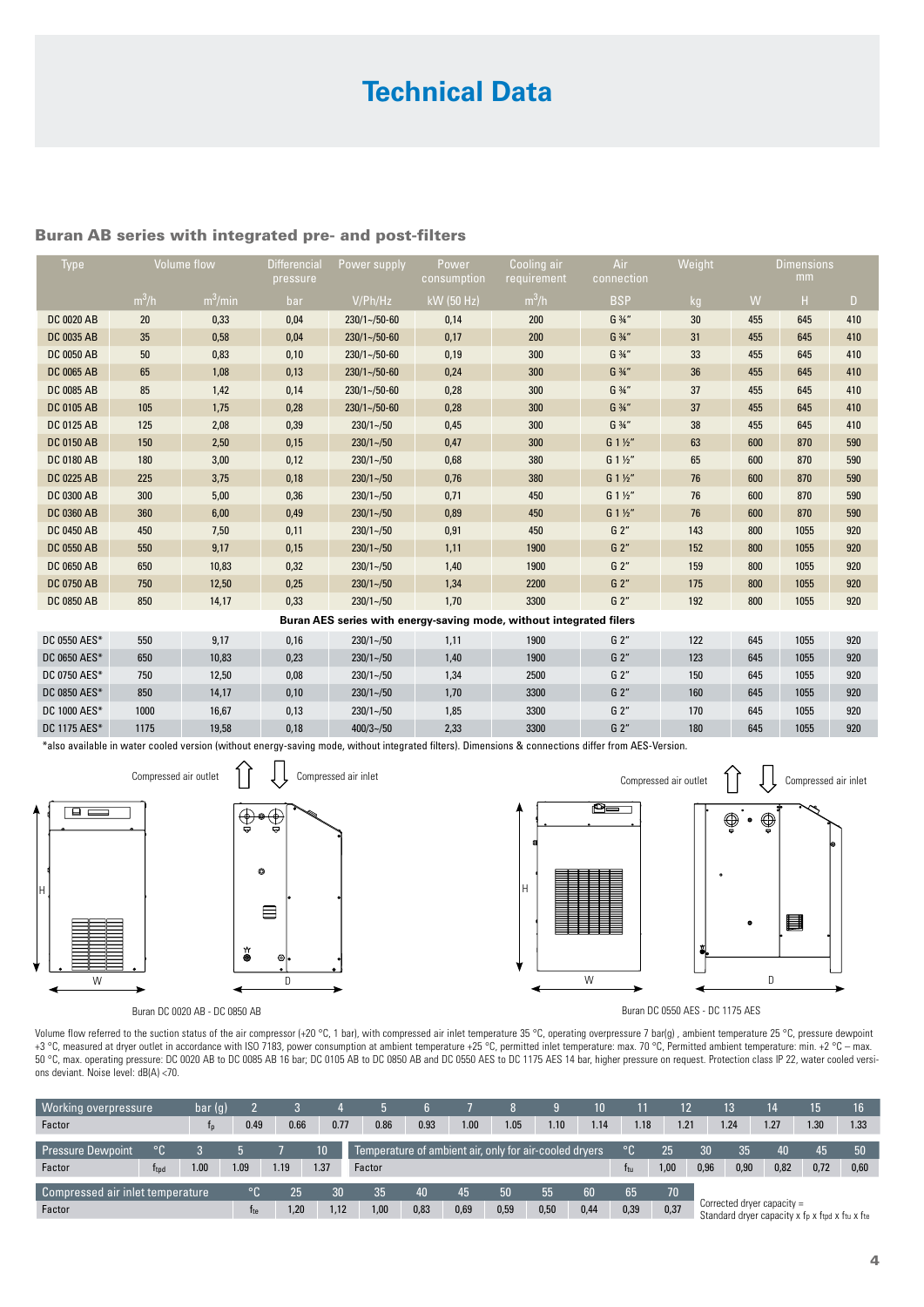## **Benefits of the new Buran range**

#### Features and Benefits

### Integrated pre- and post-filter (BURAN AB series)

- Pre-filter type V protects the air heat exchanger from oil and particle contamination
- Post-filter UltraPleat M meets specified compressed air quality requirements
- High separation efficiency of filter at low pressure drop
- No additional installation effort for pre- and postfilter required

#### High Overload Capacity

• In case of overload, the dryer will only switch off at a dewpoint above approx. +20 °C

#### Integrated Alarm Signal

- Economical operation and safe system installation in the compressed air network.
- Connection to higher-level control possible

## Electronic level controlled Condensate Drain

• No compressed air losses due to condensate removal

#### Compact & user-friendly

- Compact plug & play design
- Achievable compressed air quality according to ISO 8573-1:2010 [2:4:2] (with usual inpurity of compressed air)
- Energy savings through low differential pressure
- Easy to service concept (service kits, service display, easy access to components within the housing)

#### Aluminium Heat Exchanger

- Low operating costs due to marginal compressed air losses
- No corrosion inside the heat exchanger due to contact with wet compressed air

#### Hotgas Bypass Control (BURAN AB series)

- Proven and reliable technology with easy handling
- Constant dewpoint even with changing loads

## Energy-saving control (BURAN AES series)

• Dewpoint controlled switch

#### Increase of the Compressed Air Quality with Filtration



\*validated according to ISO 12500-1